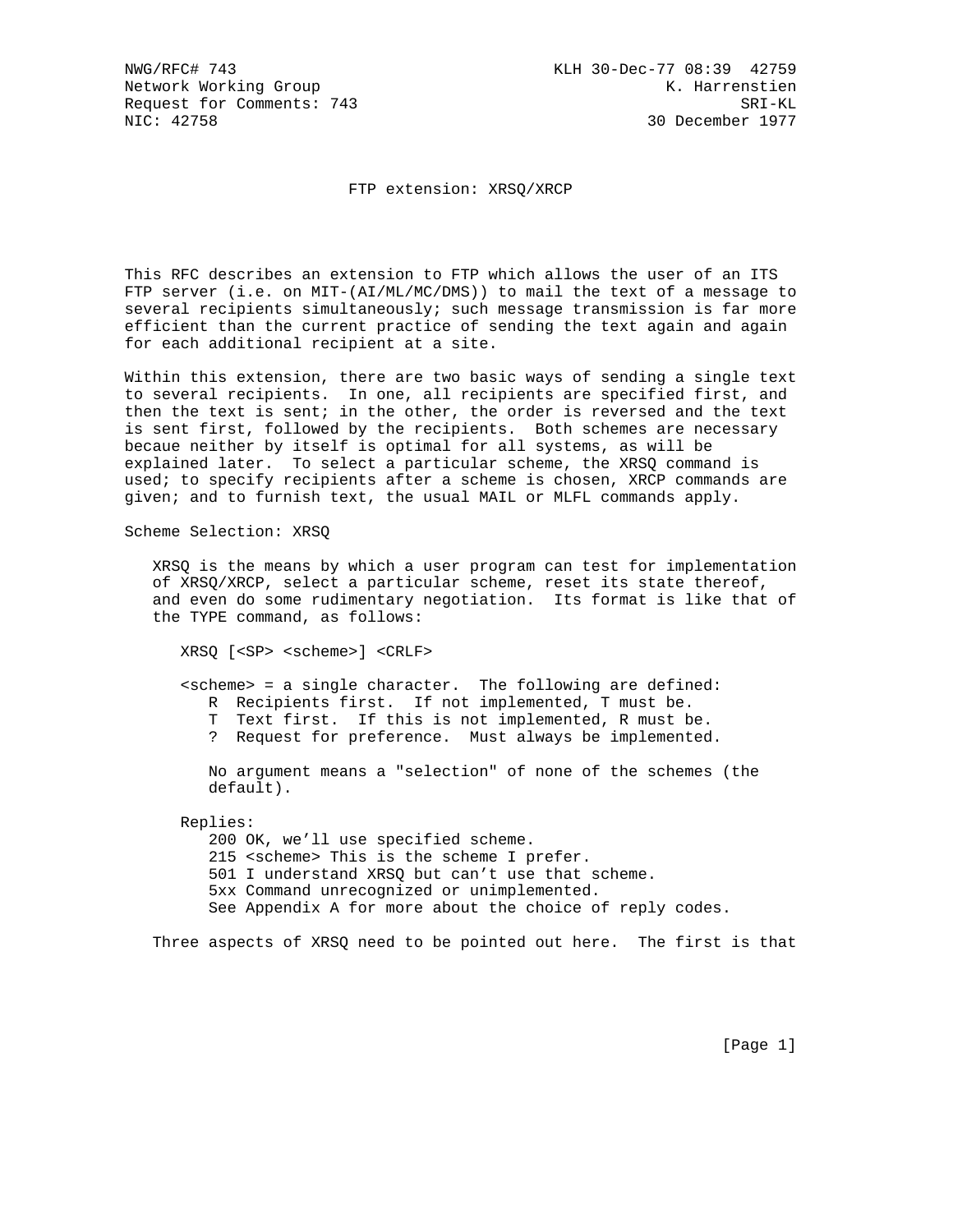an XRSQ with no argument must always return a 200 reply and restore the default state of having no scheme selected. Any other reply implies that XRSQ and hence XRCP are not understood or cannot be performed correctly.

 The second is that the use of "?" as a <scheme> asks the FTP server to return a 215 reply in which the server specifies a "preferred" scheme. The format of this reply is simple:

215 <SP> <scheme> [<SP> <arbitrary text>] <CRLF>

 Any other reply (e.g. 4xx or 5xx) implies that XRSQ and XRCP are not implemented, because "?" must always be implemented if XRSQ is.

 The third important thing about XRSQ is that it always has the side effect of resetting all schemes to their initial state. This reset must be done no matter what the reply will be - 200, 215, or 501. The actions necessary for a reset will be explained when discussing how each scheme actually works.

Message Text Specification: MAIL/MLFL

 Regardless of which scheme (if any) has been selected, a MAIL or MLFL with a non-null argument will behave exactly as before; this extension has no effect on them. However, such normal MAIL/MLFL commands do have the same side effect as XRSQ; they "reset" the current scheme to its initial state.

 It is only when the argument is null (e.g. MAIL<CRLF> or MLFL<CRLF>) that the particular scheme being used is important, because rather than producing an error (as most servers currently do), the server will accept message text for this "null" specification; what it does with it depends on which scheme is in effect, and will be described in "Scheme Mechanics".

Recipient specification: XRCP

 In order to specify recipient names and receive some acknowledgement (or refusal) for each name, the following new command is also defined:

XRCP <SP> <Recipient name> <CRLF>

 Reply for no scheme: 507 No scheme specified yet; use XRSQ. Replies for scheme T are identical to those for MAIL/MLFL.

[Page 2]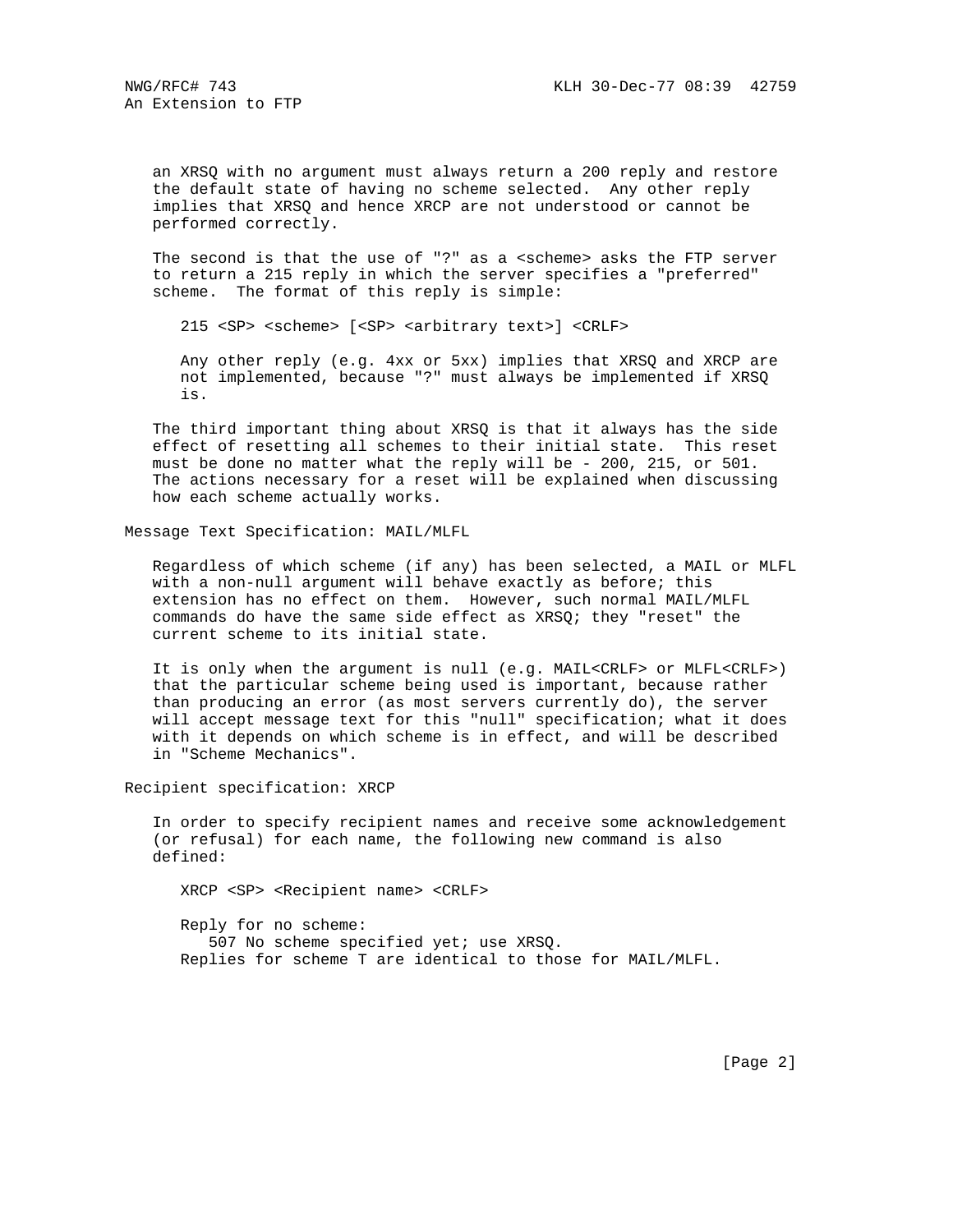An Extension to FTP

 Replies for scheme R (recipients first): 200 OK, name stored. 440 Recipient table full, this name not stored. 450 Recipient name rejected. (Permanent!) 520 Recipient name rejected. 4xx Temporary error, try this name again later. 5xx Permanent error, report to sender. See Appendix A for more about the choice of reply codes.

 Note that use of this command is an error if no scheme has been selected yet; an XRSQ <scheme> must have been given if XRCP is to be used.

Scheme mechanics: XRSQ R (Recipients first)

 In the recipients-first scheme, XRCP is used to specify names which the FTP server stores in a list or table. Normally the reply for each XRCP will be either a 200 for acceptance, or a 4xx/5xx code for rejection; 450 and all 5xx codes are permanent rejections (e.g. user not known) which should be reported to the human sender, whereas 4xx codes in general connote some temporary error that may be rectified later. None of the 4xx/5xx replies impinge on previous or succeeding XRCP commands, except for 440 which indicates that no further XRCP's will succeed unless a message is sent to the already stored recipients or a reset is done.

 Sending message text to stored recipients is done by giving a MAIL or MLFL command with no argument; that is, just MAIL<CRLF> or MLFL<CRLF>. Transmission of the message text is exactly the same as for normal MAIL/MLFL; however, a positive acknowledgement at the end of transmission means that the message has been sent to ALL recipients that were remembered with XRCP, and a failure code means that it should be considered to have failed for ALL of these specified recipients. This applies regardless of the actual error code; and whether the reply signifies success or failure, all stored recipient names are flushed and forgotten - in other words, things are reset to their initial state. This purging of the recipient name list must also be done as the "reset" side effect of any use of XRSQ.

 A 440 reply to an XRCP can thus be handled by using a MAIL/MLFL to specify the message for currently stored recipients, and then sending more XRCP's and another MAIL/MLFL, as many times as necessary; for example, if a server only had room for 10 names this would result in a 50-recipient message being sent 5 times, to 10 different recipients each time.

If a user attempts to specify message text (MAIL/MLFL with no

[Page 3]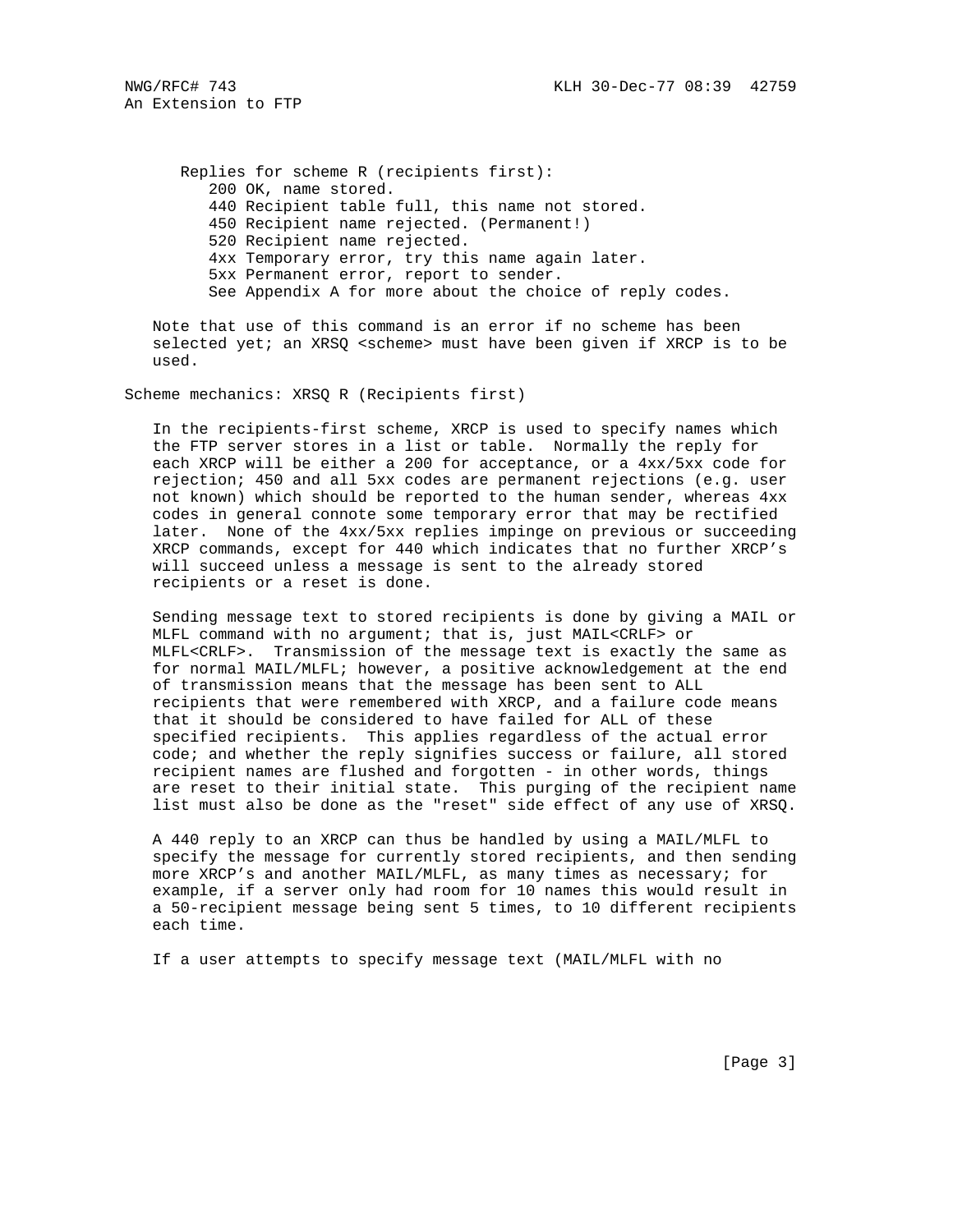argument) before any successful XRCP's have been given, this should be treated exactly as a "normal" MAIL/MLFL with a null recipient would be; most servers will return an error of some type, such as "450 Null recipient".

See Appendix B for an example using XRSQ R.

Scheme mechanics: XRSQ T (Text first)

 In the text-first scheme, MAIL/MLFL with no argument is used to specify message text, which the server stores away. Succeeding XRCP's are then treated as if they were MAIL/MLFL commands, except that none of the text transfer manipulations are done; the stored message text is sent to the specified recipient, and a reply code is returned identical to that which an actual MAIL/MLFL would invoke. (Note ANY 2xx code indicates success.)

 The stored message text is not forgotten until the next MAIL/MLFL or XRSQ, which will either replace it with new text or flush it entirely. Any use of XRSQ will reset this scheme by flushing stored text, as will any use of MAIL/MLFL with a non-null argument.

 If an XRCP is seen before any message text has been stored, the user in effect is trying to send a null message; some servers might allow this, others would return an error code.

See Appendix C for an example using XRSQ T.

Why two schemes anyway?

 Because neither by itself is optimal for all systems. XRSQ R allows more of a "bulk" mailing, because everything is saved up and then mailed simultaneously; this is very useful for systems such as ITS where the FTP server does not itself write mail directly, but hands it on to a central mailer demon of great power; the more information (e.g. recipients) associated with a single "hand-off", the more efficiently mail can be delivered.

 By contrast, XRSQ T is geared to FTP servers which want to deliver mail directly, in one-by-one incremental fashion. This way they can return an individual success/failure reply code for each recipient given which may depend on variable file system factors such as exceeding disk allocation, mailbox access conflicts, and so forth; if they tried to emulate XRSQ R's bulk mailing, they would have to ensure that a success reply to the MAIL/MLFL indeed meant that it had been delivered to ALL recipients specified - not just some.

[Page 4]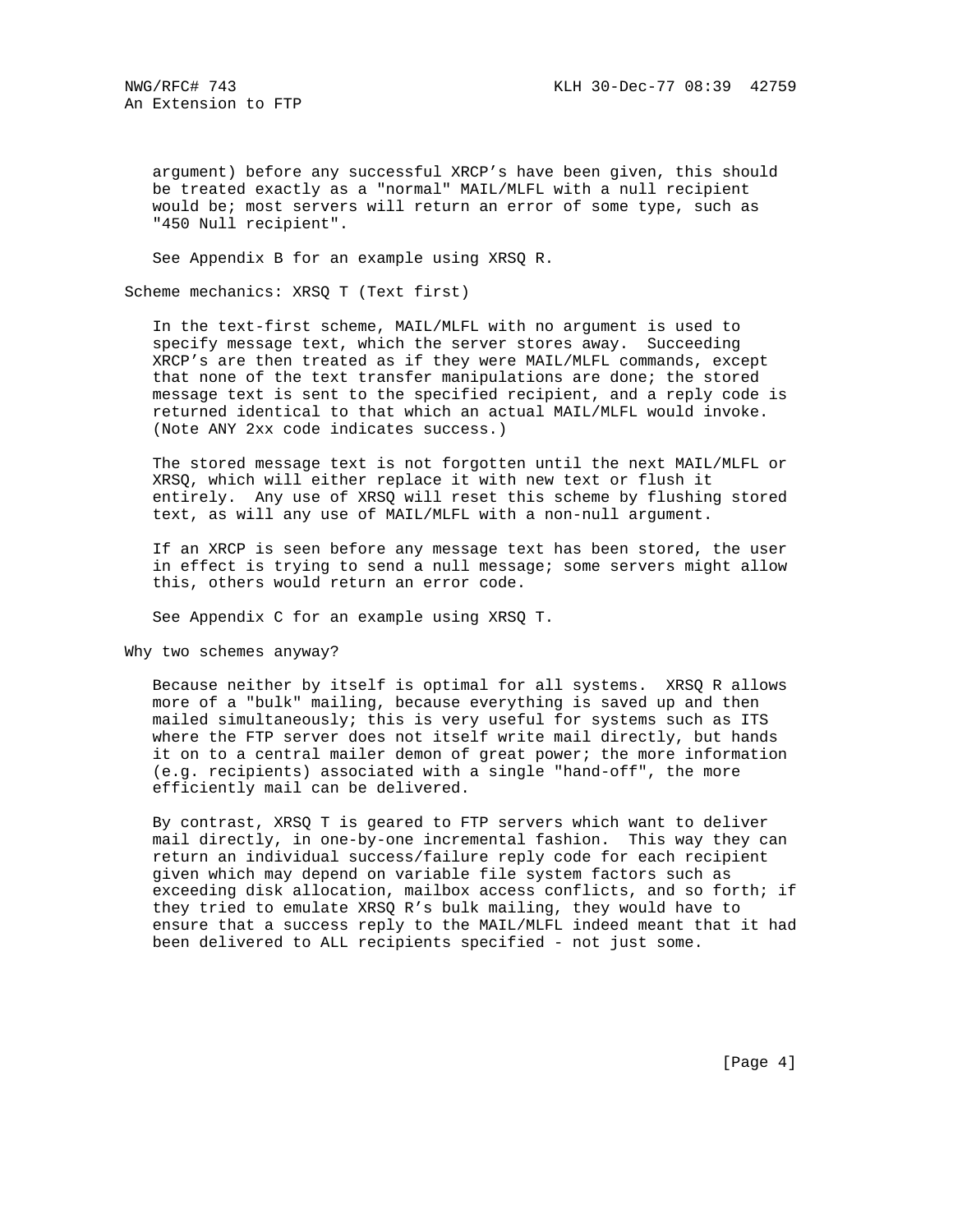An Extension to FTP

Stray notes:

 \* Because this is after all an extension of FTP protocol, one must be prepared to deal with sites which don't recognize either XRSQ or XRCP. "XRSQ" and "XRSQ ?" are explicitly designed as tests to see whether either scheme is implemented; XRCP is not, and a failure return of the "unimplemented" variety could be confused with "No scheme selected yet", or even with "Recipient unknown". Be safe, be sure, use XRSQ!

 \* There is no way to indicate in a positive response to "XRSQ ?" that the preferred "scheme" for a server is that of the default state; i.e. none of the multi-recipient schemes. The rationale is that in this case, it would be pointless to implement XRSQ/XRCP at all, and the response would therefore be negative.

 \* One reason that the use of MAIL/MLFL is restricted to null arguments with this multi-recipient extension is the ambiguity that would result if a non-null argument were allowed; for example, if XRSQ R was in effect and some XRCP's had been given, and a MAIL FOO<CRLF> was done, there would be no way to distinguish a failure reply for mailbox "FOO" from a global failure for all recipients specified. A similar situation exists for XRSQ T; it would not be clear whether the text was stored and the mailbox failed, or vice versa, or both.

 \* "Resets" are done by all XRSQ's and "normal" MAIL/MLFL's to avoid confusion and overly complicated implementation. The XRSQ command implies a change or uncertainty of status, and the latter commands would otherwise have to use some independent mechanisms to avoid clobbering the data bases (e.g. message text storage area) used by the T/R schemes. However, once a scheme is selected, it remains "in effect" just as a "TYPE A" or "BYTE 8" remains selected. The recommended way for doing a reset, without changing the current selection, is with "XRSQ ?". Remember that "XRSQ" alone reverts to the no-scheme state.

 \* It is permissible to intersperse other FTP commands among the XRSQ/XRCP/MAIL sequences.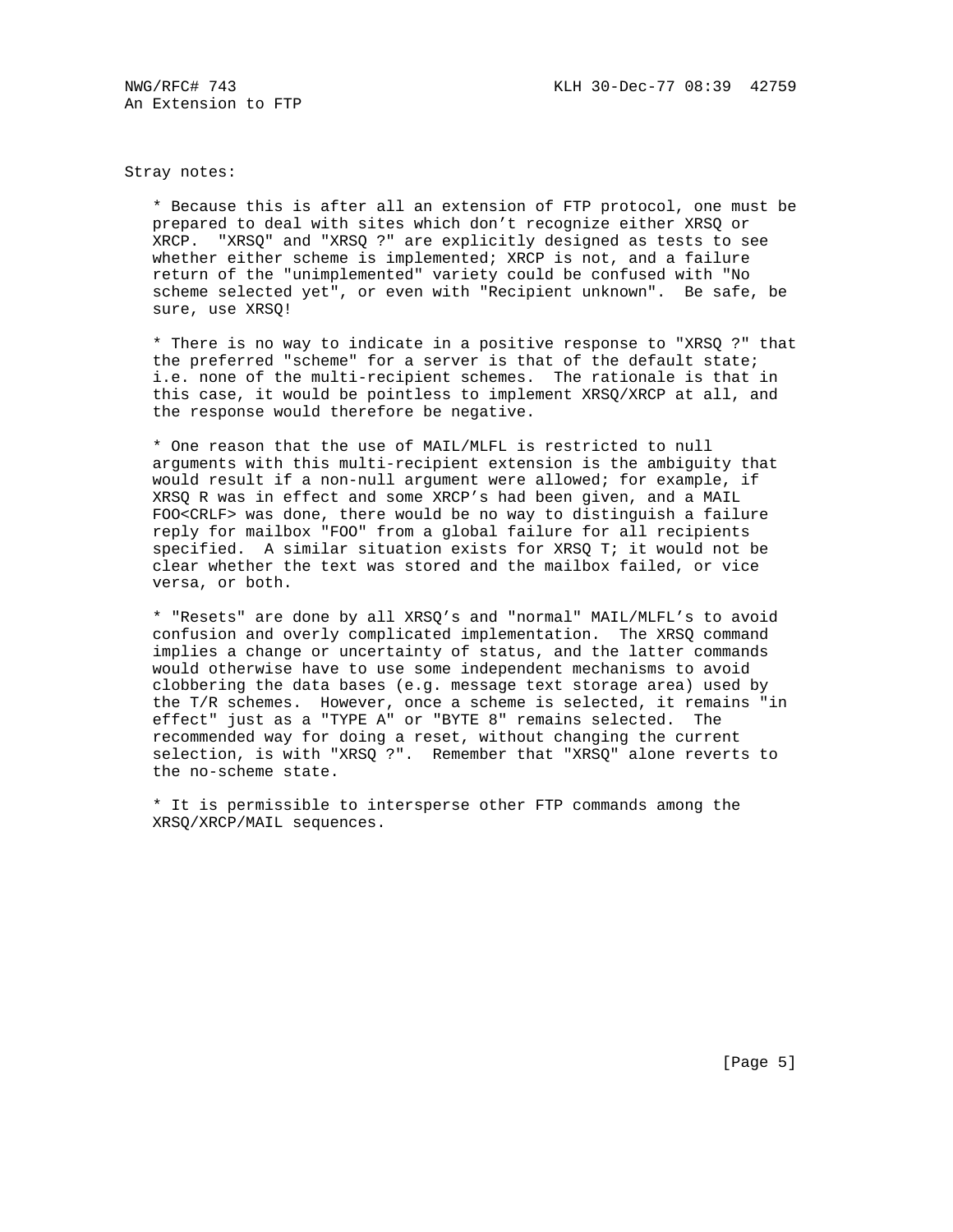## On FTP reply codes

 The choice of appropriate reply codes for new or experimental commands is difficult because there have been three possible "official" sets of codes which one may draw on, and it is not clear which of them might be in use at any particular site; these are  $(1)$  Old FTP, (2) New FTP, (3) Revised New FTP. In my choice of code assignments, I have for the most part ignored these and used RFC 691, "One More Try on the FTP", by Brian Harvey. My motivation for this is the simple observation that I know of no site which implements "new FTP", and RFC 691 incorporates much of the "new FTP" reply code logic into the framework of "old FTP". The only sharp conflict is treated by allowing 450 to have its "old" meaning, equivalent to 520 - permanent failure. Note that when testing to see whether a site understands a FTP command, a reply of 5xx (specifically, 500) will generally indicate, for all sets of codes, that the command is unrecognized.

 By the way, I recommend RFC 691 as required reading for FTP implementors; maybe if enough people get together this mess can be straightened out.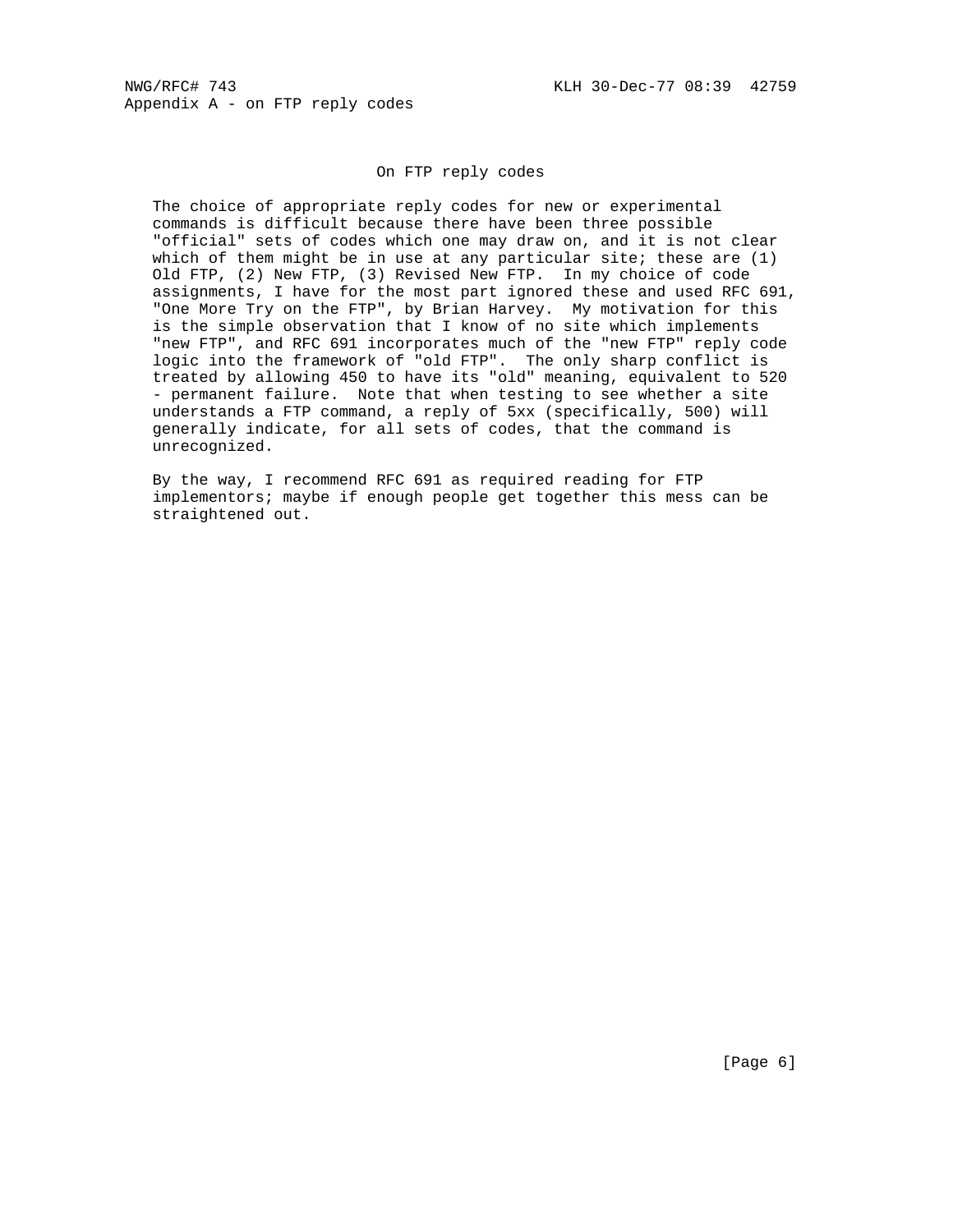NWG/RFC# 743 KLH 30-Dec-77 08:39 42759 Appendix B - Example of XRSQ R Example of XRSQ R (Recipients first) This is an example of how XRSQ R is used; first the user must establish that the server in fact implements XRSQ: U: XRSQ S: 200 OK, no scheme selected. An XRSQ with a null argument always returns a 200 if implemented, selecting the "scheme" of null, i.e. none of them. If XRSQ were not implemented, a code of 4xx or 5xx would be returned. U: XRSQ R S: 200 OK, using that scheme All's well; now the recipients can be specified. U: XRCP Foo S: 200 OK U: XRCP Raboof S: 520 Who's that? No such user here. U: XRCP bar S: 200 OK Well, two out of three ain't bad. Note that the demise of "Raboof" has no effect on the storage of "Foo" or "bar". Now to furnish the message text, by giving a MAIL or MLFL with no argument: U: MAIL S: 350 Type mail, ended by <CRLF>.<CRLF> U: Blah blah blah blah....etc etc etc  $TI$ :

S: 256 Mail sent.

The text has now been sent to both "Foo" and "bar".